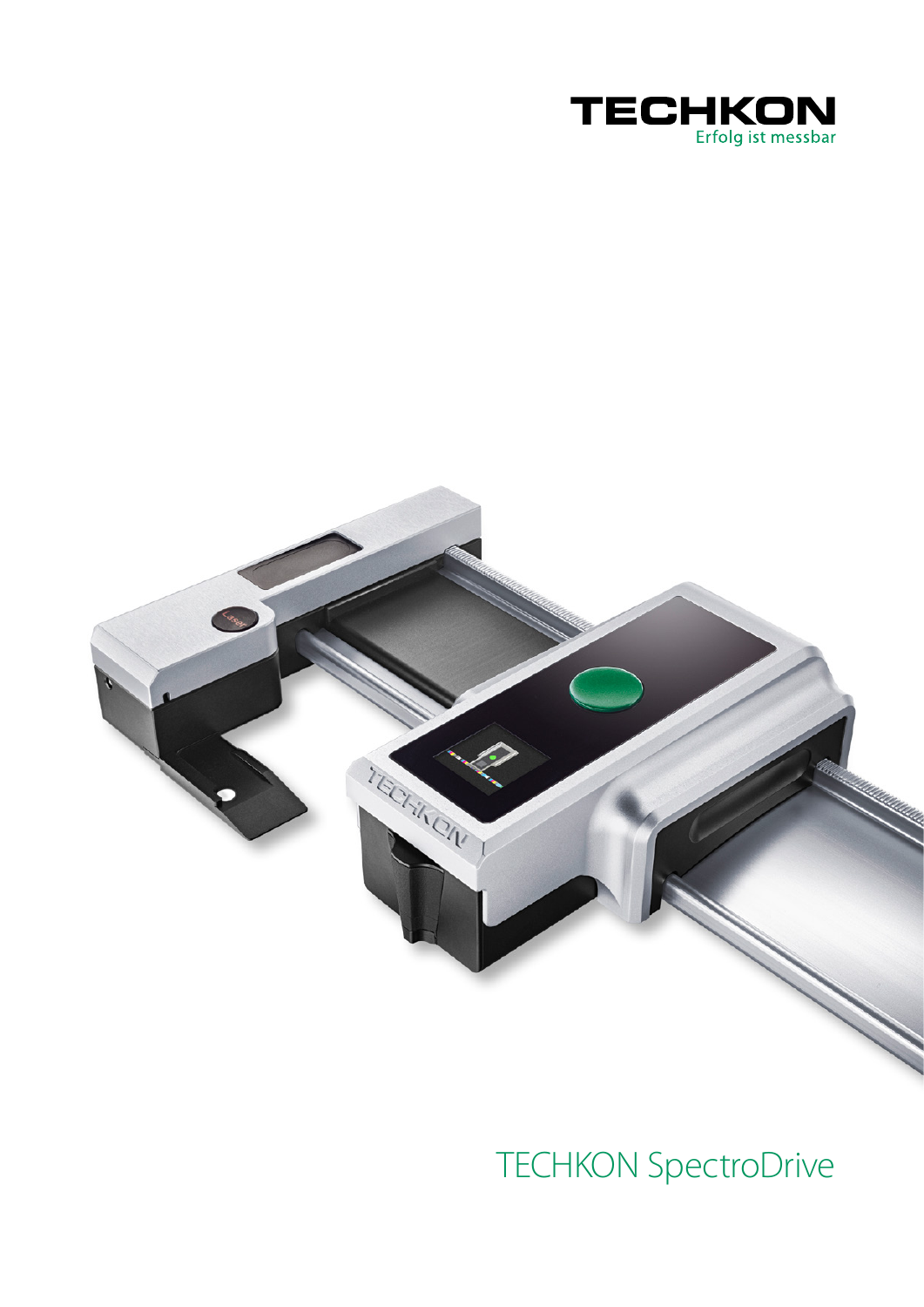

## TECHKON SpectroDrive – Scan-Measurement System Quality on the fast track

### High quality and productivity

The new generation of the proven Scan-Measurement System TECHKON SpectroDrive combines decisive advantages: Precise measurements thanks to an ISO-compliant measuring head, technical reliability and high measurement speed. It can be fully integrated into the printing process. The result: a productivity and quality boost for your printing press.

The system consists of two components: The motorized measurement device scans the complete color bar on a printed sheet within seconds and simultaneously sends the spectral measurement data wirelessly to the PC. Here all relevant information for controlling the printing press is clearly displayed by the TECHKON ExPresso 4 software.

#### Increase profitability

Due to the trend of smaller print jobs and shorter press runs the time from starting a press to getting it "in color" and running with consistent quality is cost critical. SpectroDrive reduces this "non-productive" and therefore expensive set-up time dramatically. You will increase profitability thanks to substantially reducing paper and ink waste and getting more precious time out of your printing press. The system makes your printing jobs predictable and calculable. In addition, the complaint rate will go down significantly and your customers will appreciate the sensible gain and reliability of the print quality. ISO-compliant printing becomes easier than ever before.

The high rate of return of investment is amazing. The relative low – and only one time – investment will show in recurring profits almost immediately. Also older printing presses get a productivity boost thanks to SpectroDrive.

#### Ease of use and high speed measurement

Setting up a printing press can be compared with starting a jet plane. It is a time-critical process, where the press operator – like a pilot – must observe and perform a multitude of important tasks at the same time. Hence, during the development of SpectroDrive great care was taken in delivering a system that is easy to use and fast, to make working with SpectroDrive even more intuitive and convenient.

For example, a laser beam can be activated to support the exact positioning of the print control strip. Furthermore the measurement device has only one button to start the measurement process. Installation is simple as well. After a few minutes the system is operable and ready to take measurements. Due to its aluminum unibody case the new SpectroDrive is particularly robust and reliable. Of course SpectroDrive is able to handle